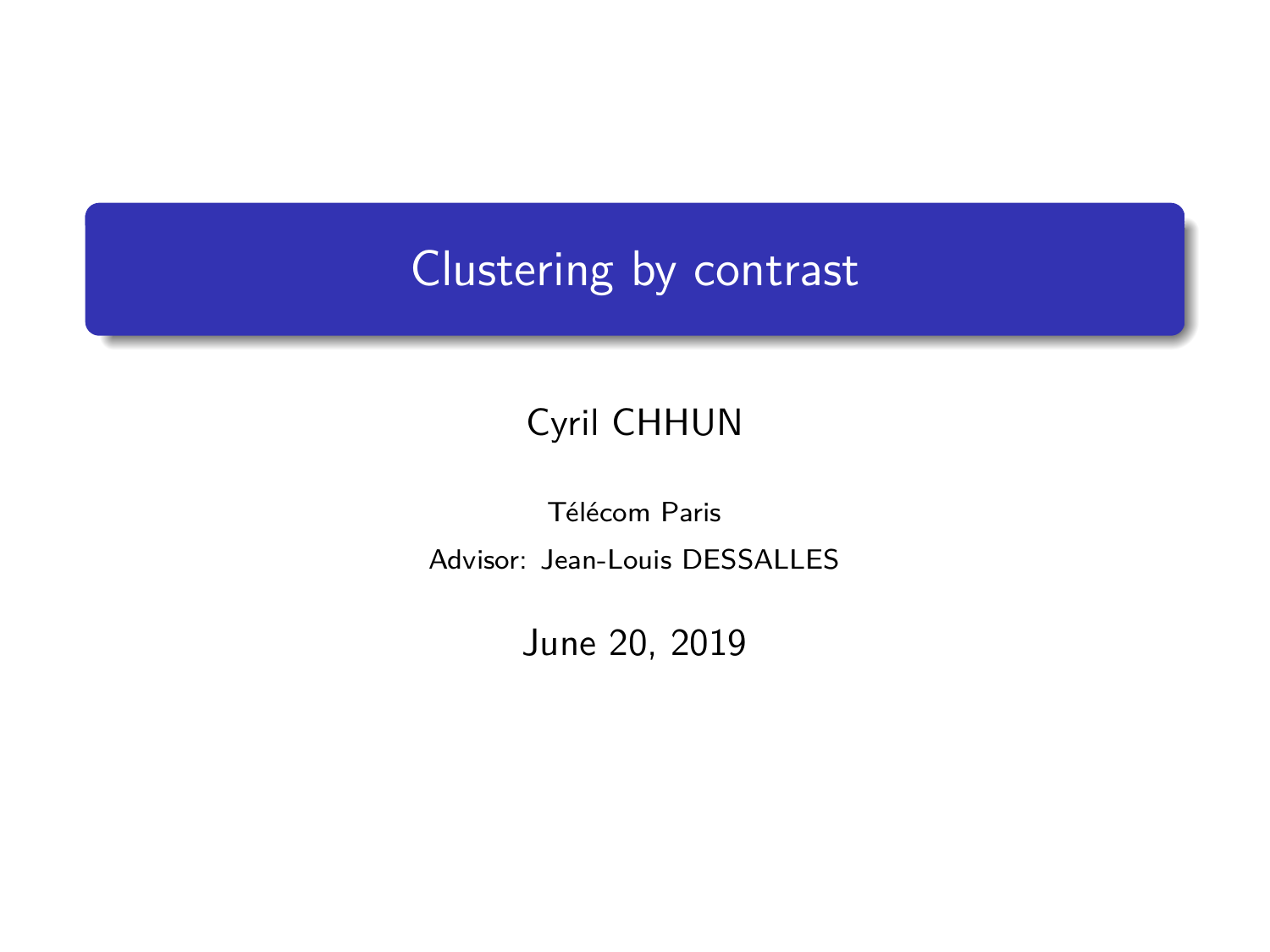





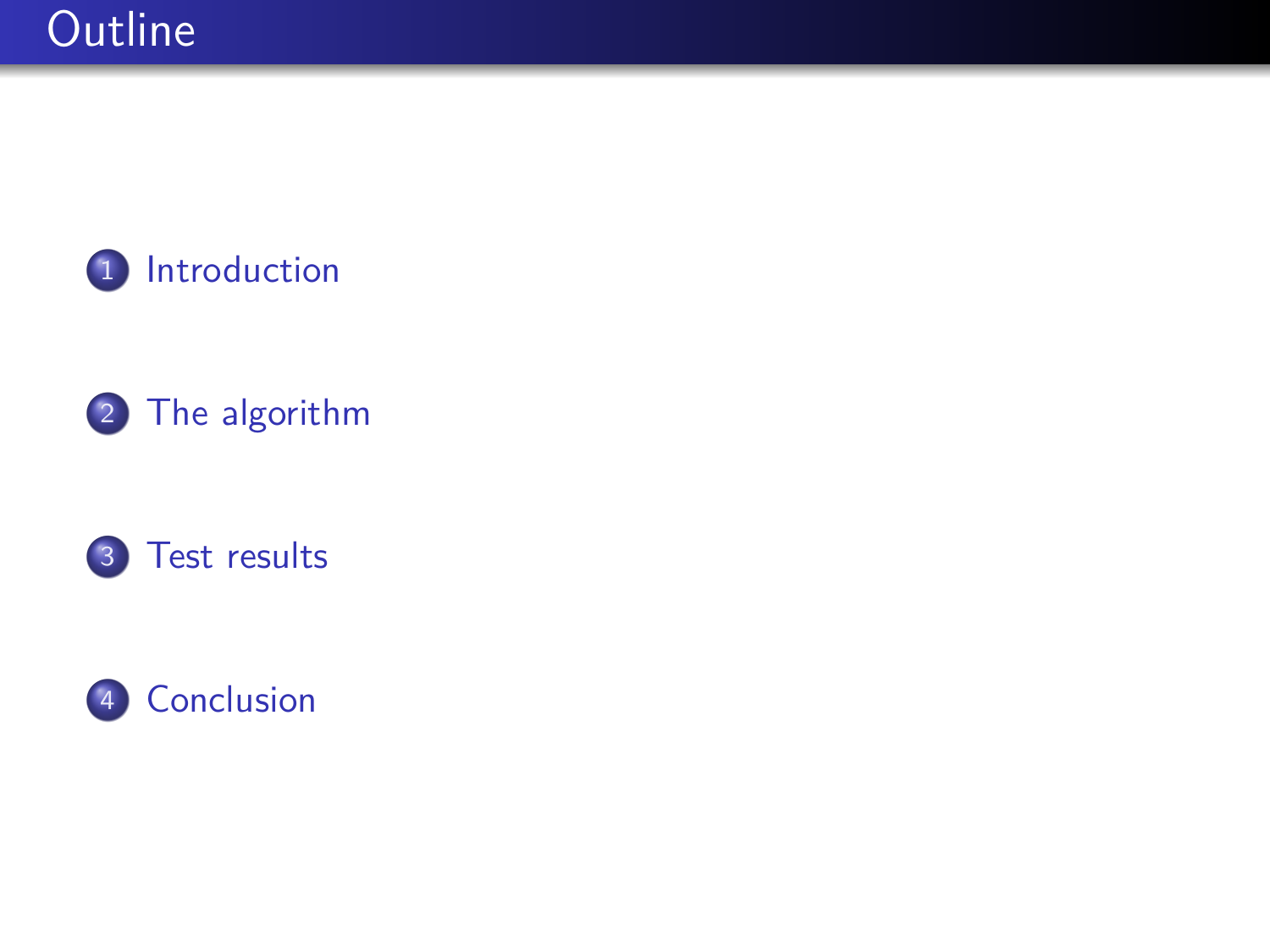### <span id="page-2-0"></span>Introduction

What are the end goals of contrast learning?

Design a **clustering algorithm** able to:

- understand the meaning of "small bacteria" and "small galaxy" without going through the set of "small" objects
- produce relevant descriptions: "it's a singer who has ten million views on Youtube"
- **•** produce negations and explanations: "she is *not* a writer"
- detect anomalies: a talking cat
- learn from a single example: a "Siamese cat"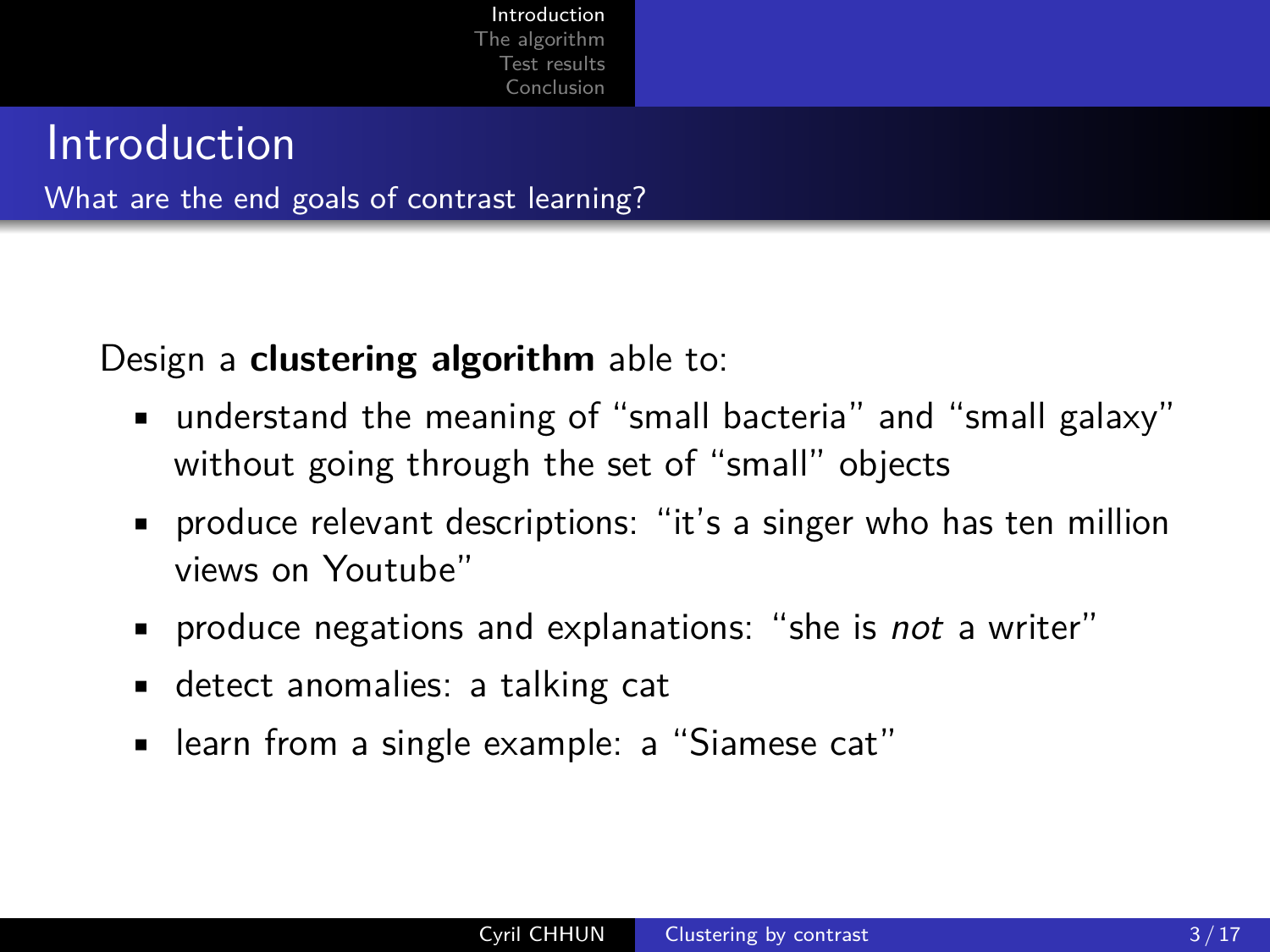#### <span id="page-3-0"></span>Impossibility theorem

Which properties would we expect of a clustering algorithm?

- Scale-invariance, richness, consistency
- Kleinberg  $(2002)^{1}$ : it is impossible to design a distance function-based clustering algorithm which verifies those three properties.
- Solution: forsake one of those properties or use non-metric functions

 $^1$ Jon Kleinberg. An impossibility theorem for clustering. Advances in Neural Information Processing Systems 15, 2002.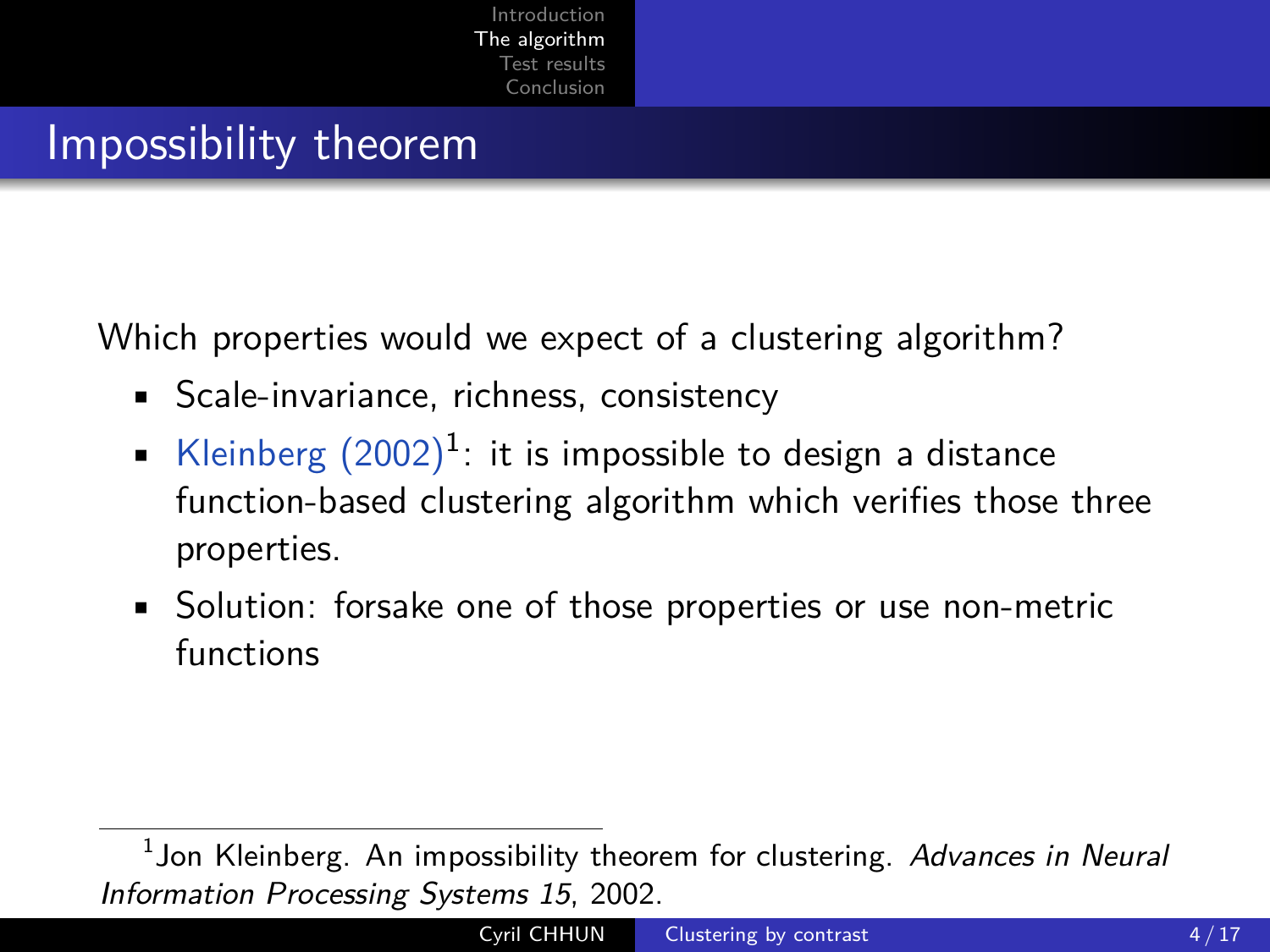# **Vocabulary**

- Object: observed instance
- Prototype: mental representation of a group as a basic object
- Contrast: "difference" between two objects
- Weight: number of times a prototype has been recalled
- Deviation: acceptable range of an object's properties compared to its prototype
- Order: real-life observations are first-order objects, contrasts are second-order objects, etc.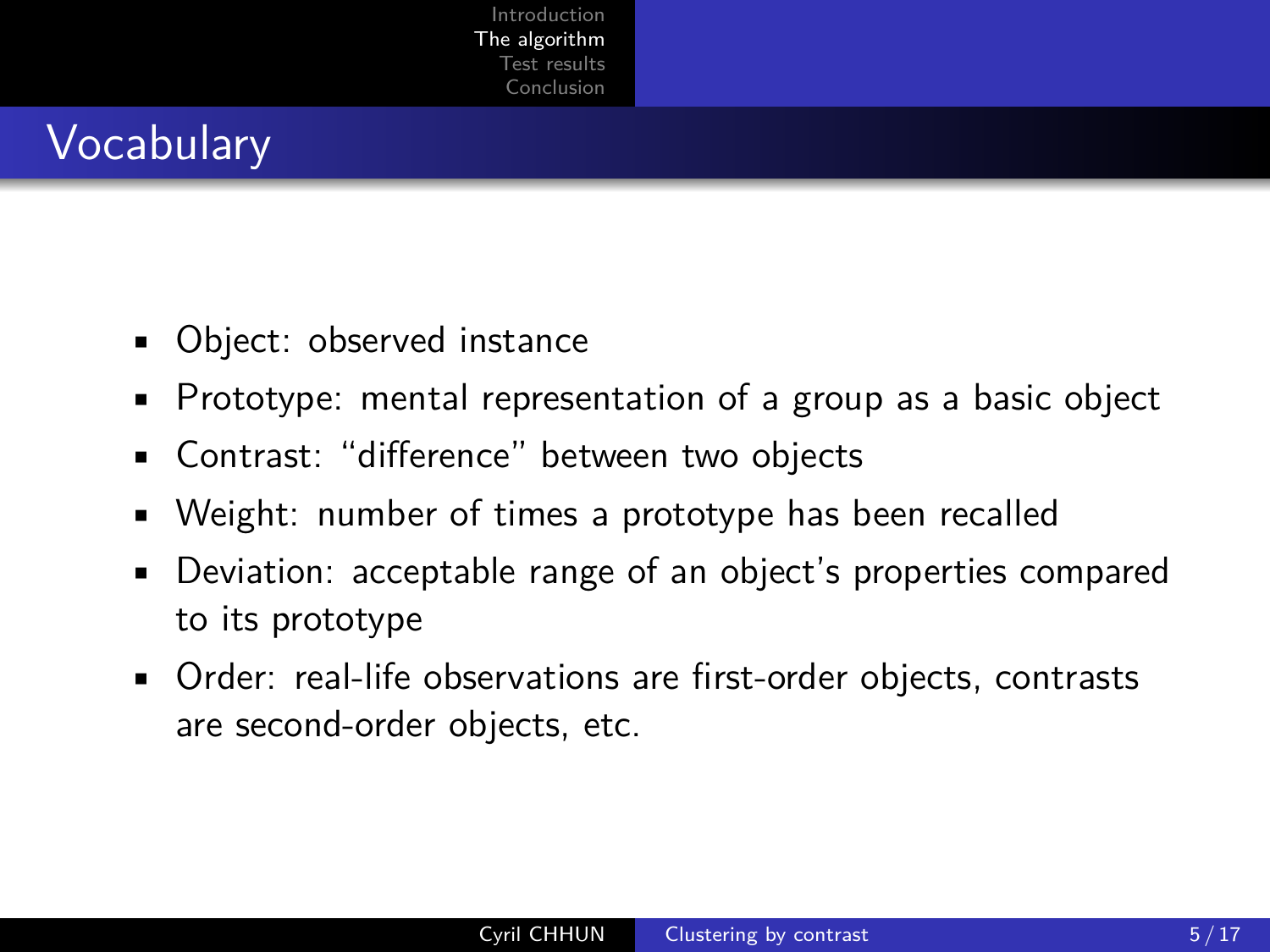|                      | Introduction<br>The algorithm<br>Test results<br>Conclusion |  |  |
|----------------------|-------------------------------------------------------------|--|--|
| Design<br>Prototypes |                                                             |  |  |

How to represent prototypes?

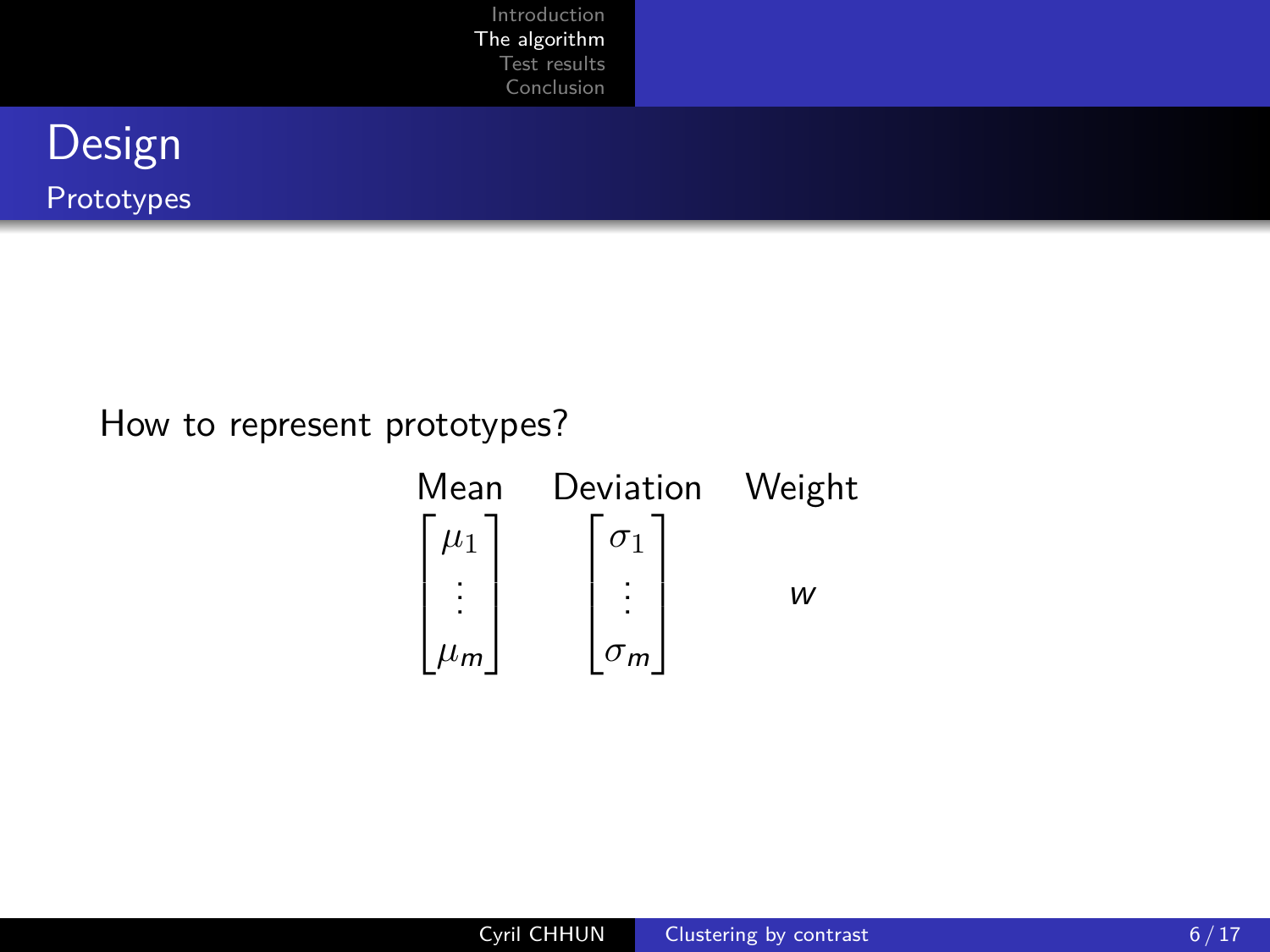

Given object  $b$ , how to find the best prototype  $a$  of deviation  $a$ ?

- Dimension-agnostic, scale-invariant, not density-based.
- The prametric function

$$
d(a,b)\mapsto \sum_{j=1}^m \mathbb{1}\left(\frac{|a_j-b_j|}{a'_j}>\theta_j\right)
$$

verifies **scale-invariance along any axis**.

- It is not a distance, as none of the three properties are verified!
- Problem: many prototypes can verify the smallest distance.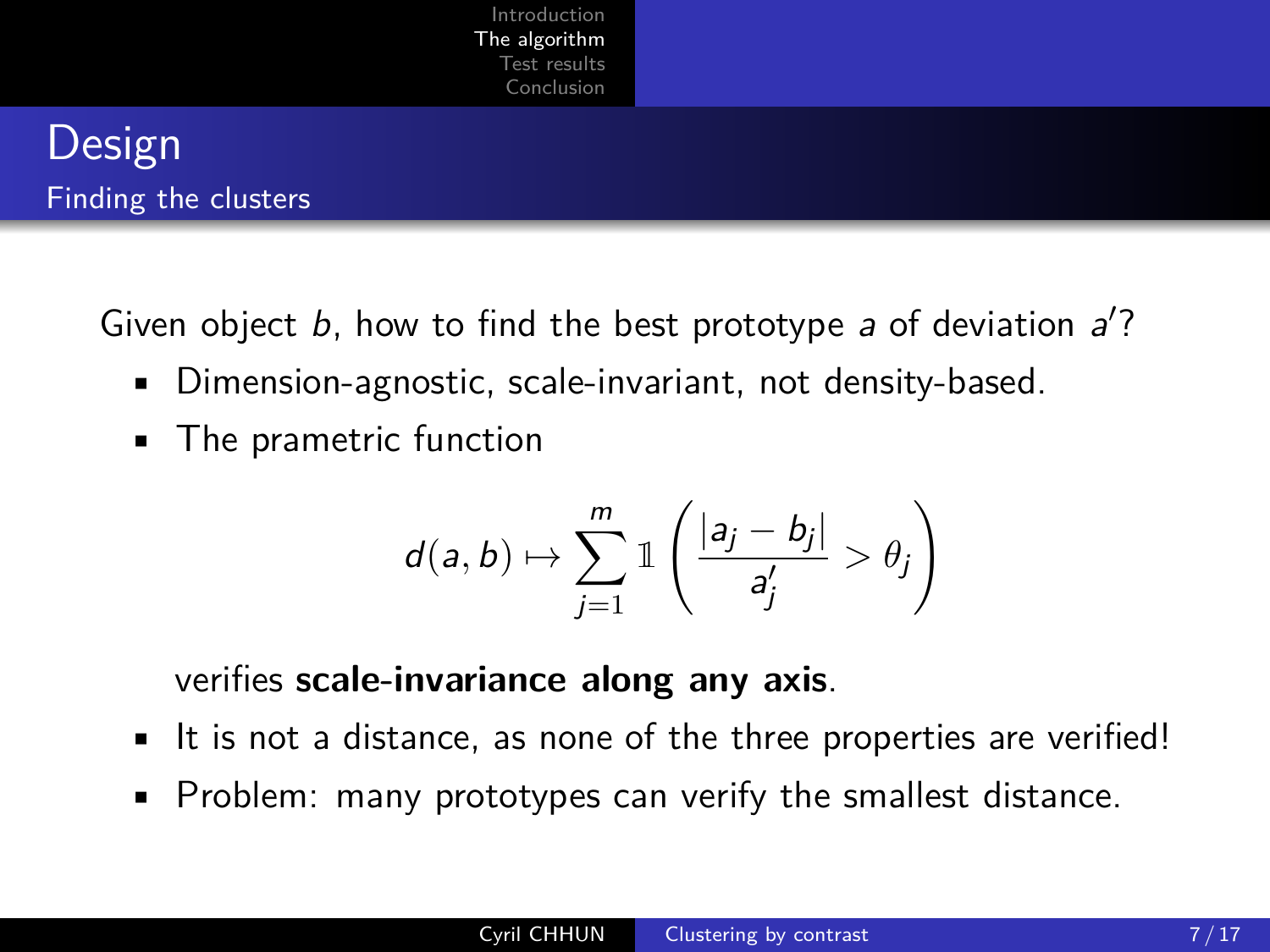#### **Design** Comparing the clusters



Figure: The smaller cluster seems more reasonable: how to avoid the hub?

- We simply take the best prototypes two by two and choose the one whose mean is closer to the object along the most dimensions. The other cluster is eliminated.
- Using this rule, we make a tournament and pick the winner.
- Deviations are not used in this step so as to avoid hubs.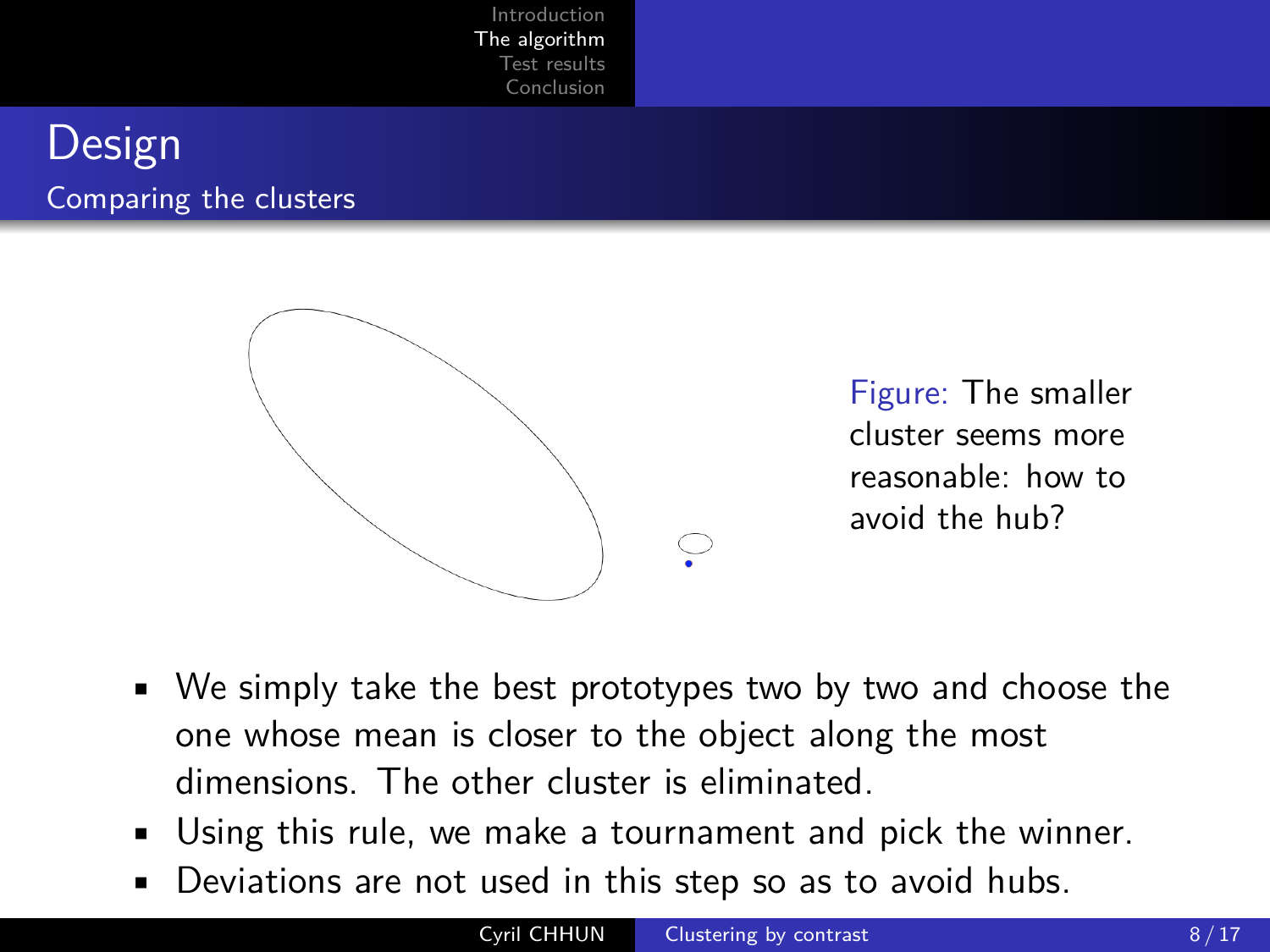#### **Design** Updating the memory

How to stock the new information in the memory?

- The object is added as a prototype no matter what, with a deviation equal to  $\varepsilon$  times itself and a weight of 1
- The winning cluster is updated as follows:

$$
mean = \frac{weight * prototype + object}{weight + 1}
$$
  
deviation = 
$$
\frac{weight * deviation + | prototype - object|}{weight + 1}
$$
  
weight = weight + 1

• We enforce a limited memory to cope with initial errors and improve efficiency. Unused prototypes are forgotten first.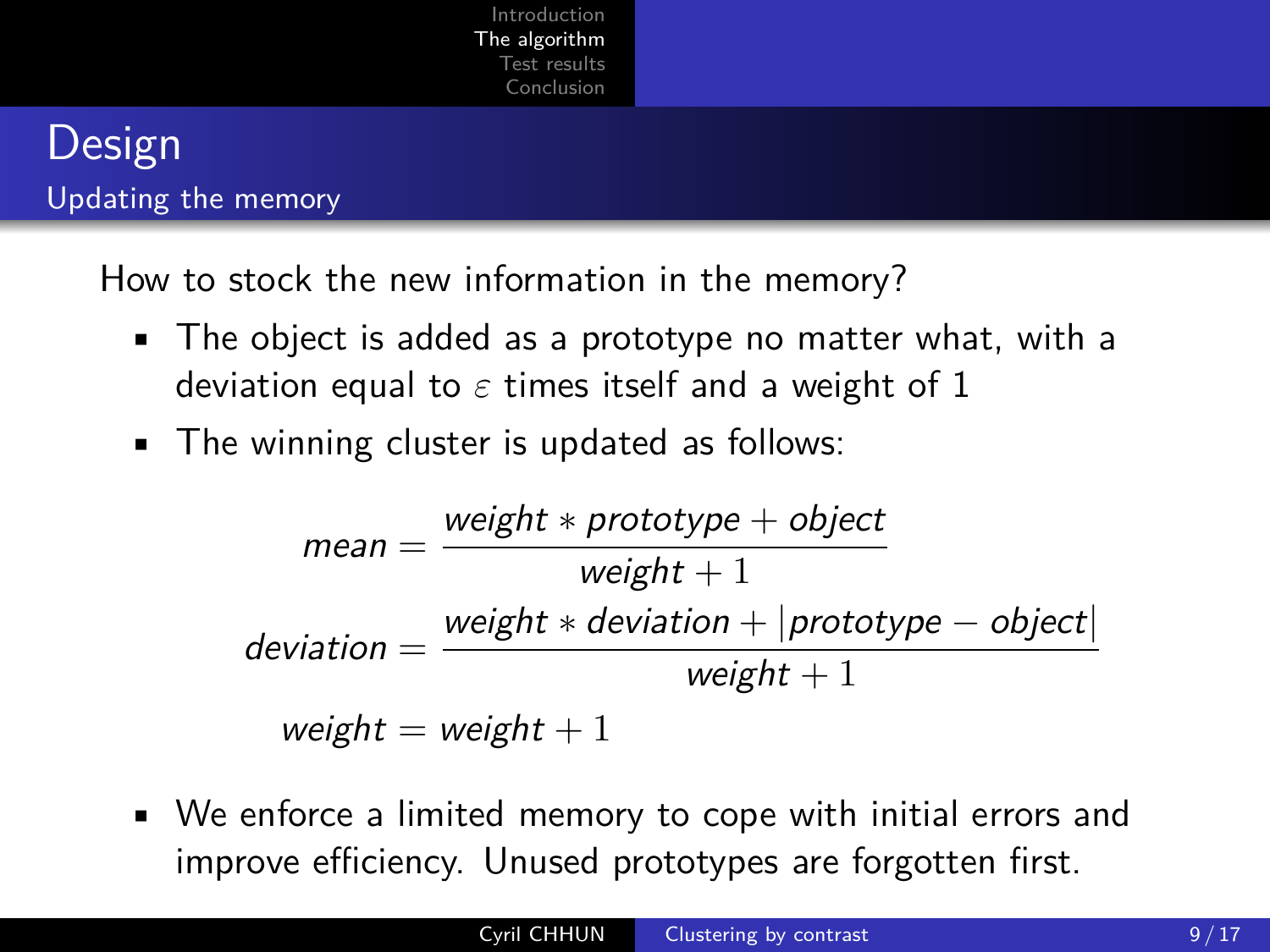```
def feed_data_online (data ):
for obj in data:
    closest clusters = find closest clusters (obj)winner = cluster_battles(obj, closest_clusters)
    update memory (obj, winner)
```
- Clustering: simple loop with complexity  $O(mem\text{ size} \times n)$ 
	- $\rightarrow$  Online learning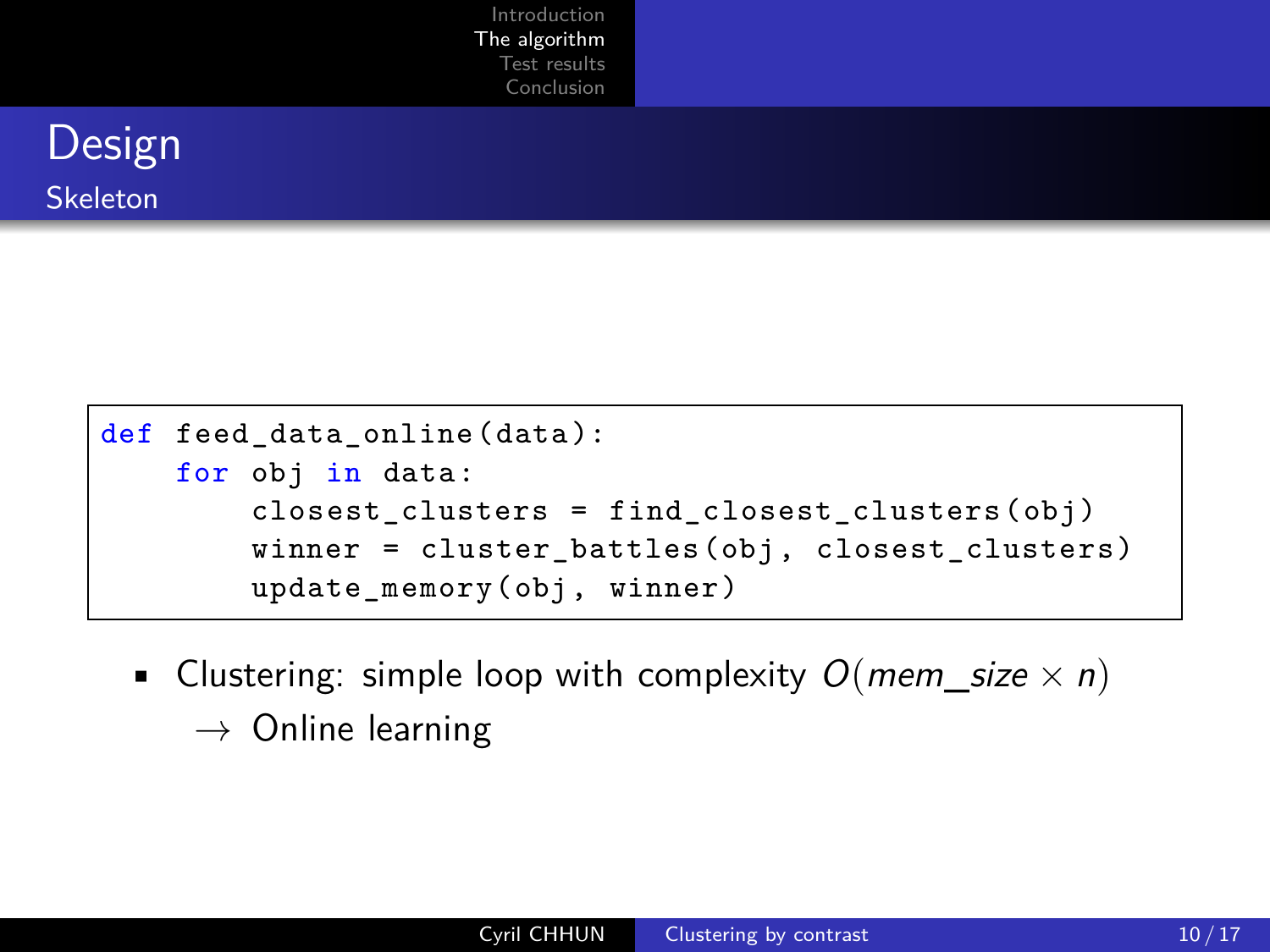### <span id="page-10-0"></span>Understanding results

- Softer clustering than k-means; different ways to classify when seeing a new object:
	- Assign object b to prototype a if  $d(a, b) = 0$
	- Find the closest prototype to the object (by tournament for example)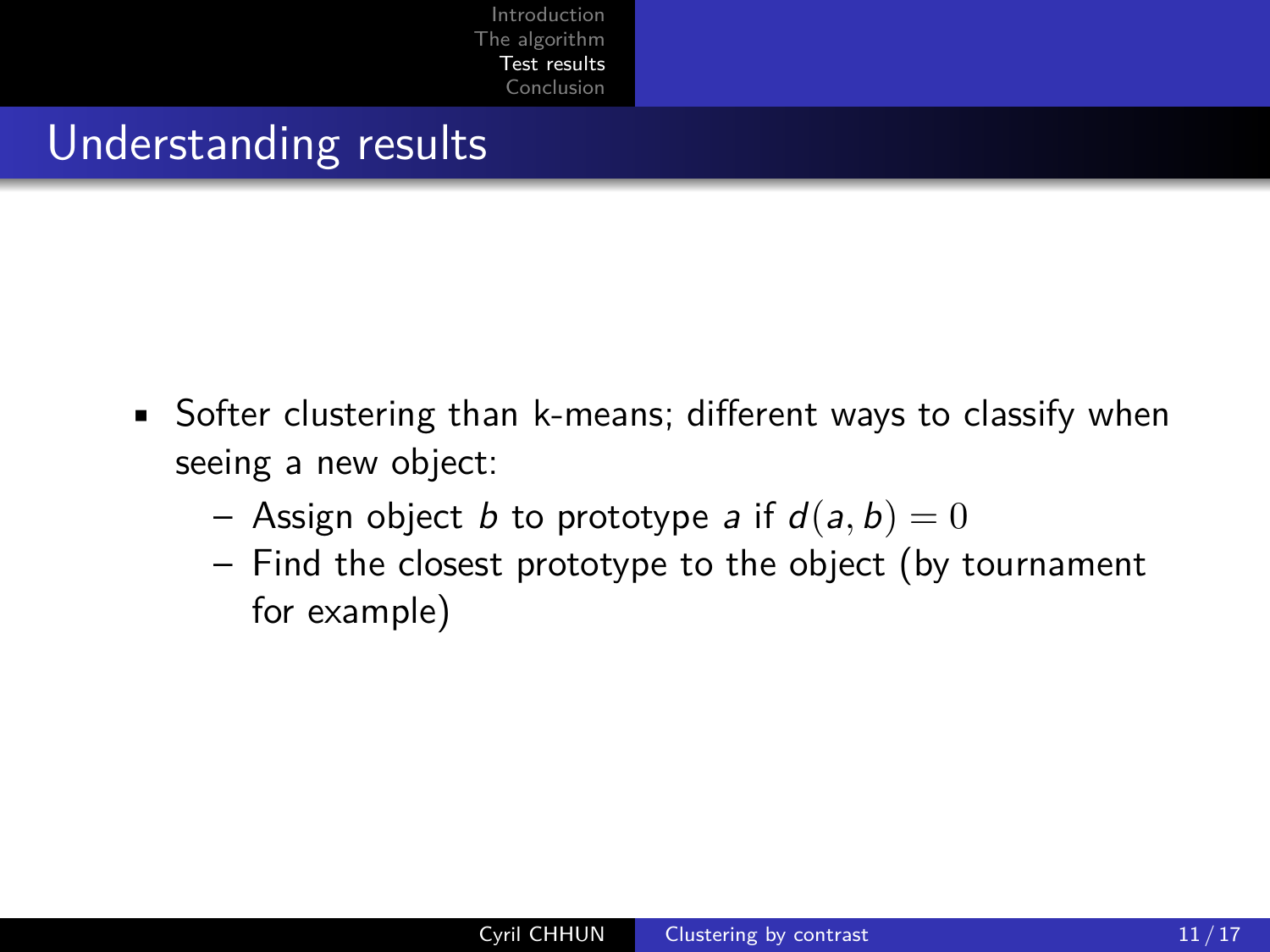#### Live demonstration

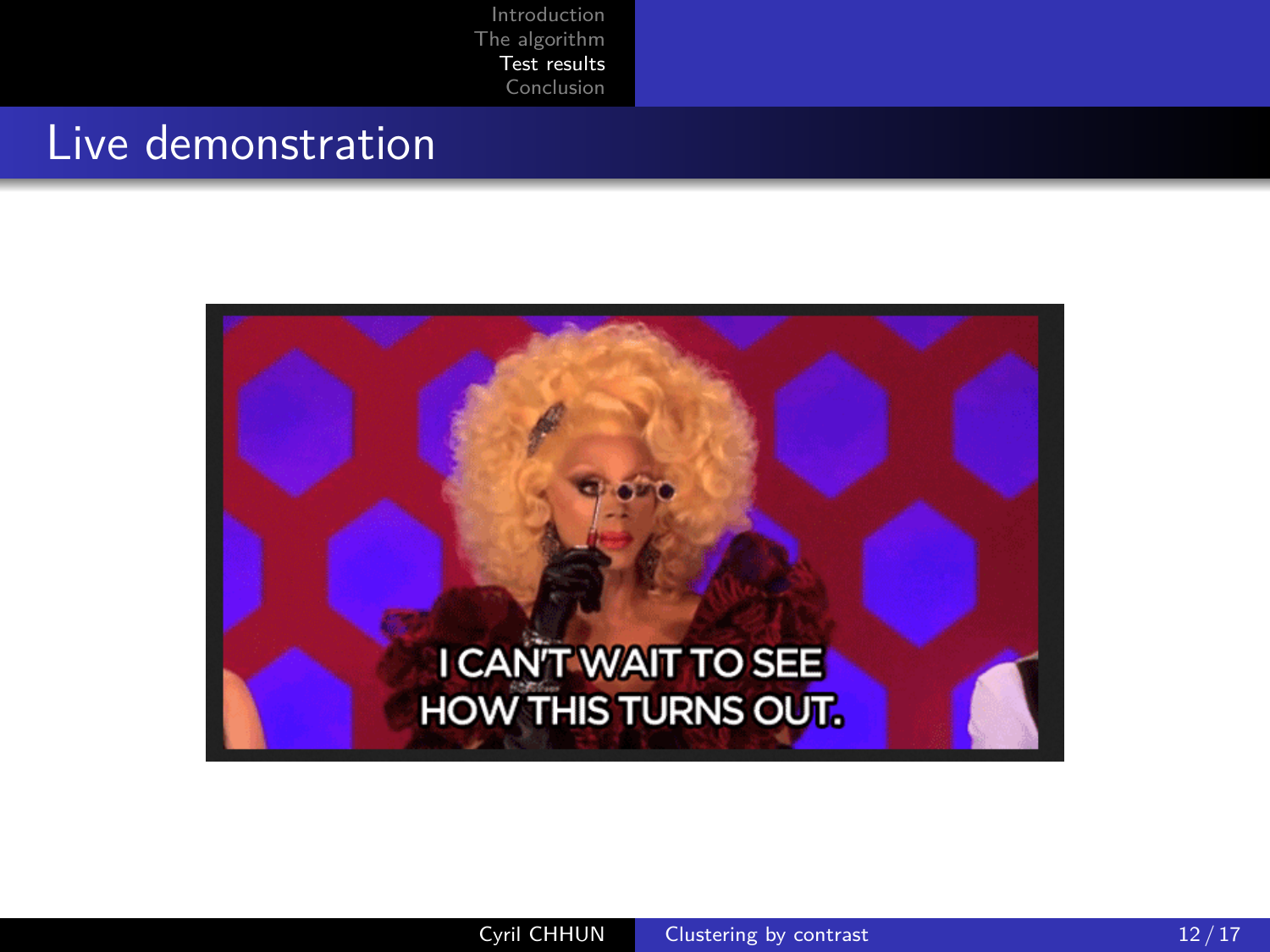#### What about contrasts?

How to extract relevant contrasts?

- The contrast features should be meaningful, i.e. low-dimensional and applicable between similar objects.
- Given an object  $b$  and its closest prototype  $a$ , we extract the contrast c such that

$$
c_j = (a_j - b_j) \cdot \mathbb{1} \left( \frac{|a_j - b_j|}{a'_j} > \theta_j \right)
$$

• Example: seeing a black tomato would give a "red-to-black" contrast.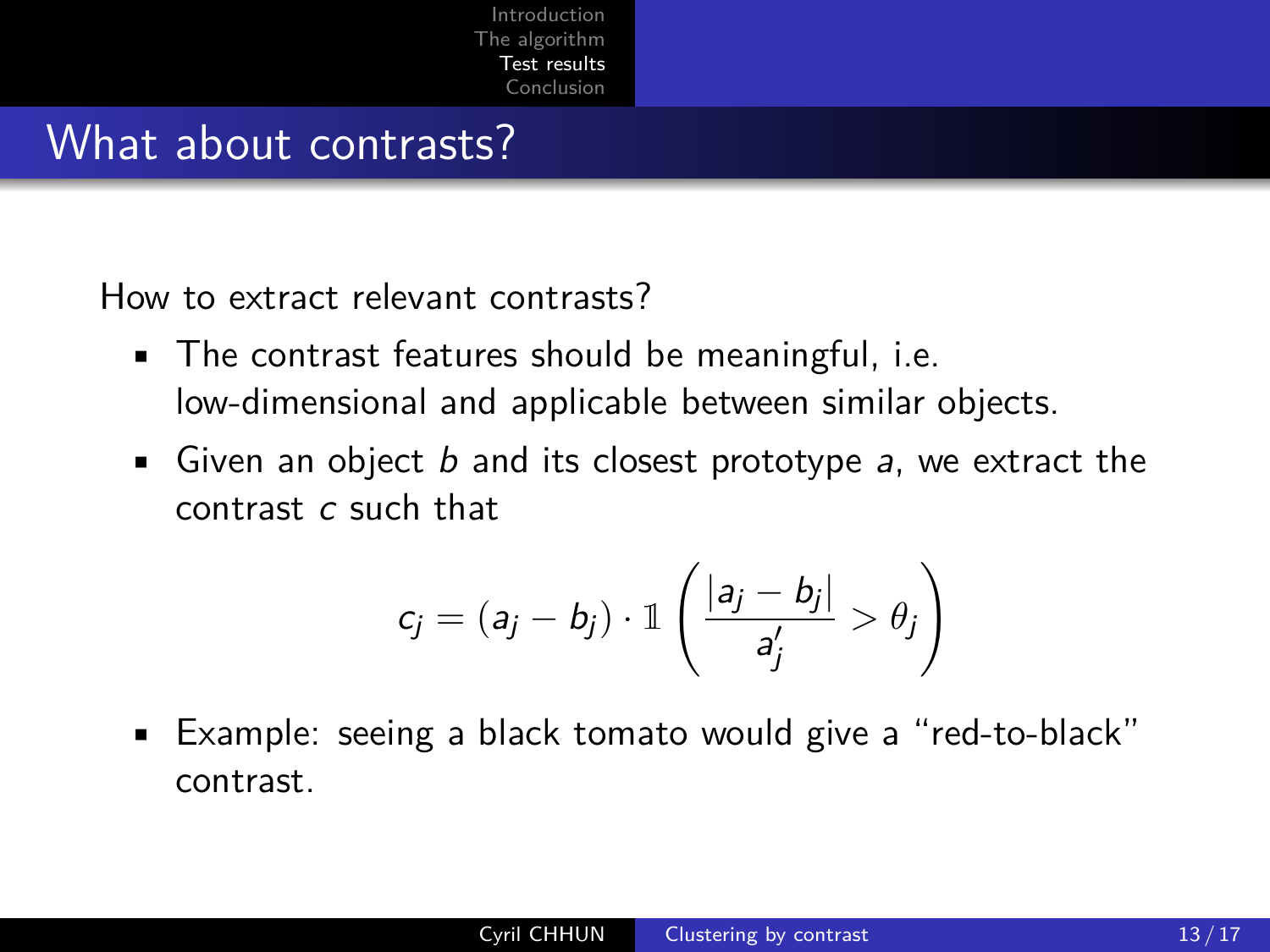#### What about contrasts?

How to stock the contrasts in memory?

• We can use the same principle! Contrast-prototypes with mean, deviation and weight.

Then, how to refine the contrasts?

• We can use the **same procedure**!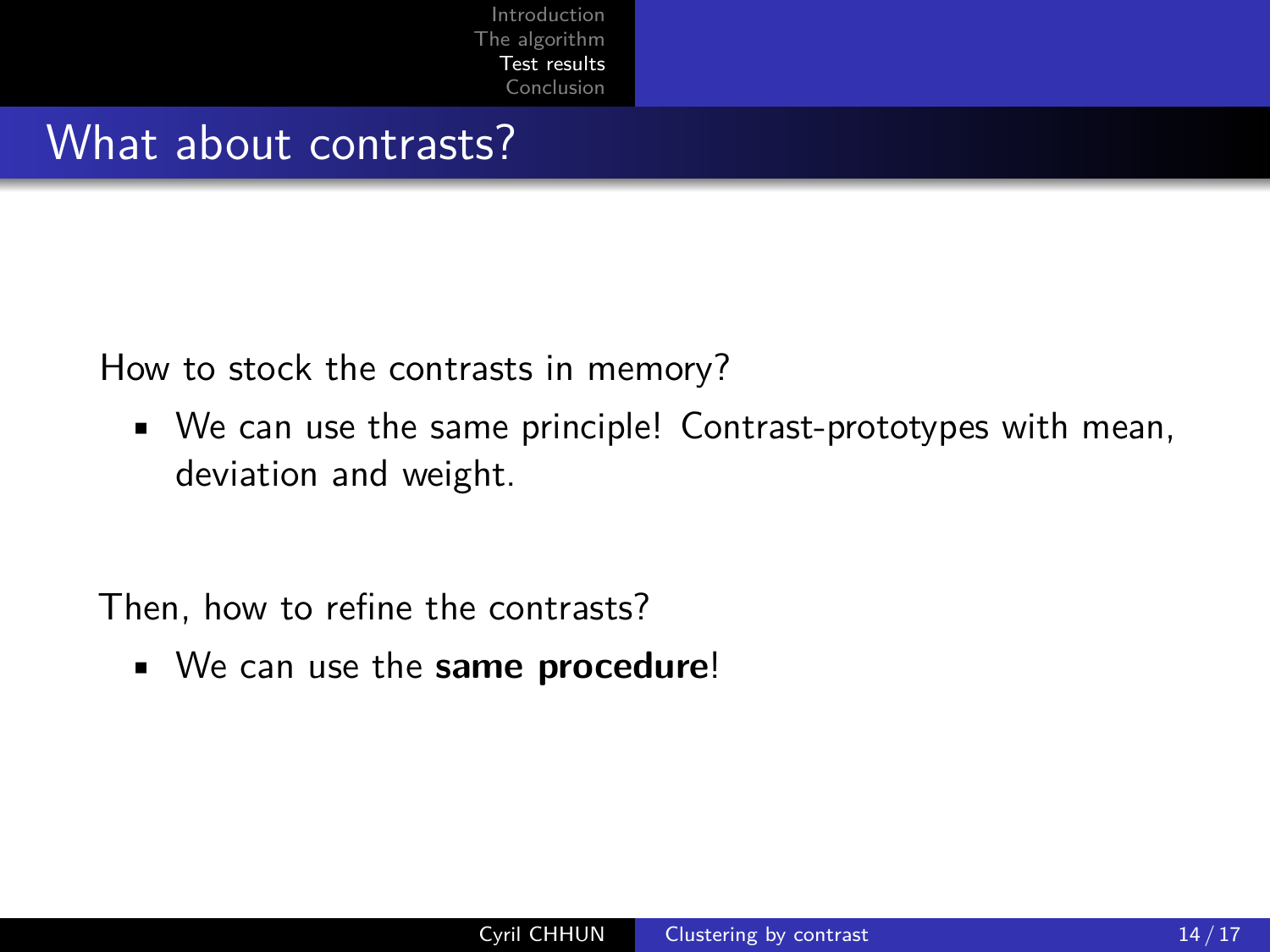### Second demonstration

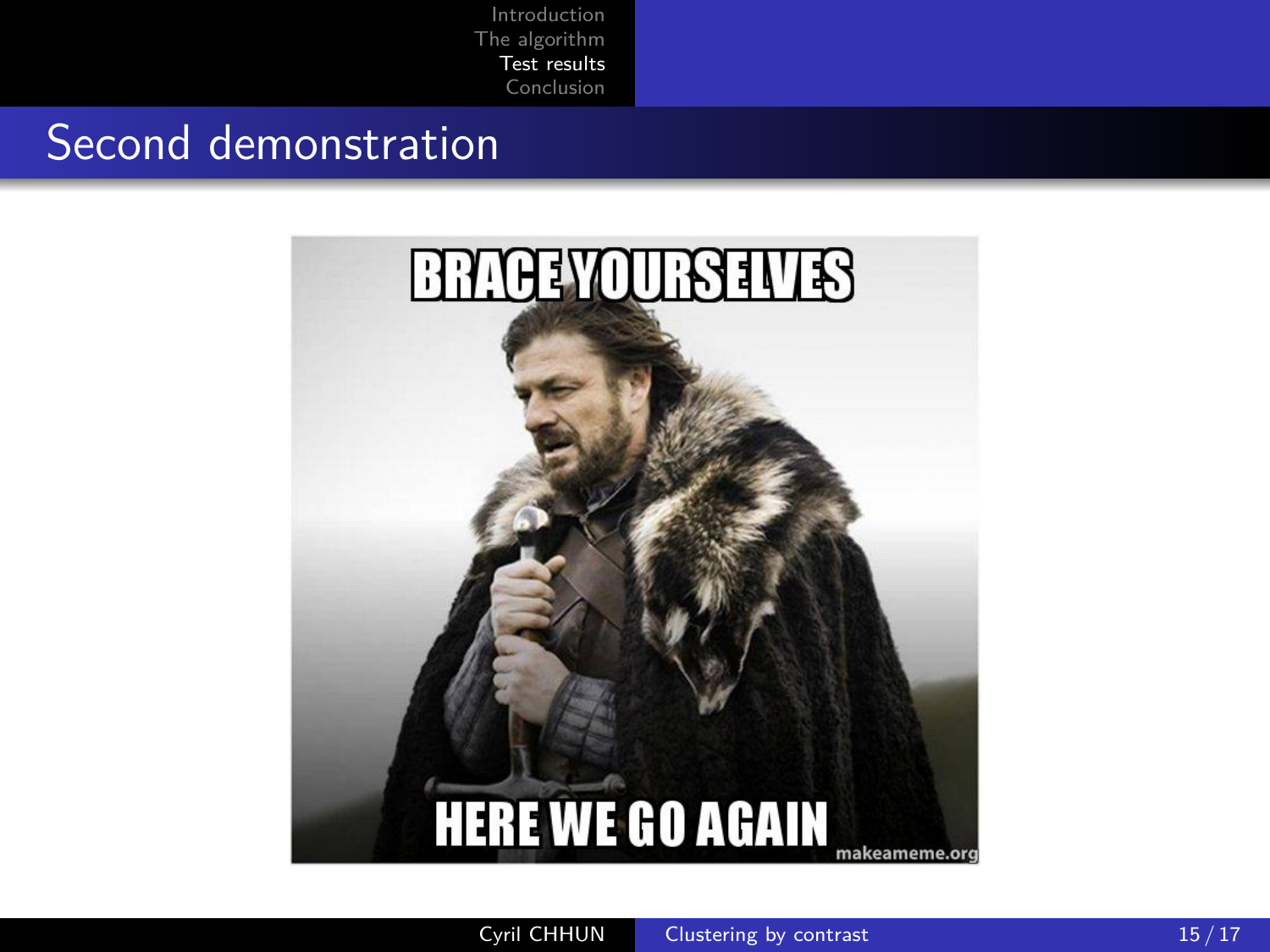#### <span id="page-15-0"></span>Feedback on the checklist

- ✓ understand the meaning of "small bacteria" and "small galaxy" without going through the set of "small" objects
- ✗ produce relevant descriptions: "it's a singer who has ten million views on Youtube"
- ✗ produce negations and explanations: "she is not a writer"
- $\checkmark$  detect anomalies: a talking cat
- ✓ learn from a single example: a "Siamese cat"